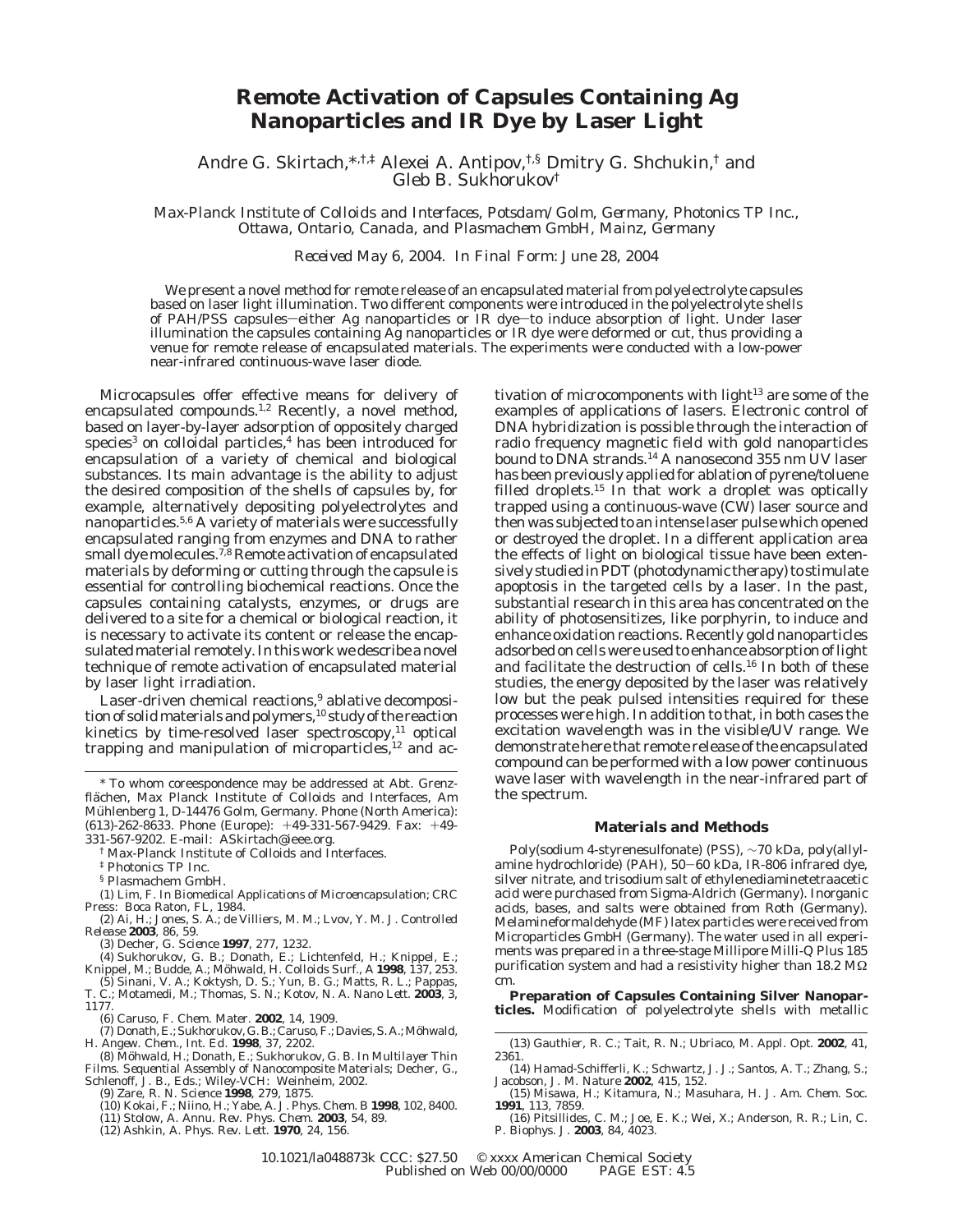nanoparticles was performed by Tollens probe reaction (silver mirror reaction) on the surface of polyelectrolyte multilayercoated latexes.<sup>17</sup> Precoating with polyelectrolyte multilayers was done as follows: 1800 *µ*L of 1.5% suspension of 5 *µ*m MF latexes in 0.5 M NaCl aqueous solution was mixed with 200 *µ*L of 5 mg/mL PSS solution. Fifteen minutes of incubation was followed by triple washing with water and centrifugation. Particles coated with one PSS layer reversed their charge from positive to negative and could be coated by the PAH layer in a similar manner. The adsorption circle was repeated until two (PSS/PAH) bilayers were formed. As a second step, the metallic layer had to be assembled onto the precoated latexes. The suspension of the shells was mixed with 40 *µ*L of acetaldehyde and put into an ultrasonic bath, followed by slow dropwise addition of 100 *µ*L of 5% freshly prepared  $[Ag(NH_3)_2]NO_3$ . After 60 min the shells were washed by five centrifugation cycles. The obtained coating could be made stable against desorption of silver particles by further coating with two additional (PSS/PAH) bilayers. Hollow capsules having the final  $(PSS/PAH)_2-Ag-(PSS/PAH)_2$  structure were obtained by dissolution of MF cores in 0.1 M HCl and cleaning by five centrifugation circles.

**Preparation of Multilayer Capsules Containing an IR-806 Dye.** Multilayer capsules constructed from IR dye and polyelectrolyte were produced by layer-by-layer adsorption. PAH was used as a polycation and the IR-806 dye as a low-molecular weight anion. Fifteen micrometer  $\rm CaCO_{3}$  particles $^{18}$  were used as templates. A1800  $\mu$ L quantity of 2% particles in aqueous suspension were mixed with 200  $\mu$ L of 2 mg/mL PAH solution. After 15 min of adsorption, the rest of the polyelectrolyte was removed by triple washing with water and centrifugation. The second layer was formed after incubation of the obtained suspension with 100 *µ*L of IR-806 aqueous solution and cleaning by triple centrifugation. The adsorption cycle was repeated several times until the (PAH/IR-806)<sub>4</sub>PAH shell was formed. Carbonate cores were dissolved in 0.2 M EDTA solution with pH 7.1, and the obtained capsules were washed and stored in water.

**Capsules with IR-806 Dye Only on the Outer Layer.** The PAH/PSS capsules, assembled on the surface of  $MnCO<sub>3</sub>$  template particles of 4  $\mu$ m diameter by the layer-by-layer approach,<sup>2,7</sup> were immersed in a  $0.3 \times 10^{-2}$  M solution of IR-806 dye, and the mixture was subjected to shaking for 2 h to complete adsorption of the dye in the capsule. Subsequently, the capsules were centrifuged and washed out with deionized water. Resulting PAH/ PSS capsules with IR-806 dye absorb light for wavelengths between 700 and 900 nm, with the peak located at 806 nm.

**Optical Setup.** The schematic diagram of the setup is shown in Figure 1. A CW laser diode at 830 nm with optical power up to 80 mW was used in the experiments. The collimated laser beam was focused onto the sample through a microscope objective,  $100\times$  magnification N.A. = 1.25 (Edmund Scientific, Commercial Grade). The sample was positioned in the field of view by a micrometer resolution XYZ stage. Illumination was made in transmission mode using a 150 W white light source, and the images were recorded by a charge coupled device (CCD) camera connected to a computer. The solution containing the capsules was deposited onto a microscope slide under the microscope objective. Laser intensity was measured incident upon the microscope objective by a Newport-1830C powermeter. The absorption spectra were measured by a Varian, CARY, 50 Conc UV-vis spectrophotometer.

## **Results and Discussion**

It is vital that during remote catalyst or drug release by a laser source the light affects only the shell of the capsule while remaining nondestructive to the encapsulated compound and the surrounding environment. The main obstacle in this area-heating in the focus of the microscope objective-was the subject of extensive research. It is unavoidable to heat the local environment by tightly focusing the laser beam, so it is imperative to



**Figure 1.** The experimental setup used in the experiments. A laser diode (LD), 830 nm, is collimated by the lens (L) and focused through a microscope objective (MO) onto the sample (S). The sample is located on the microscope cover slide (MS). The illumination was made by white light (WL) in transmission through a condenser (C). White light, transmitted through the microscope objective, was reflected by a dichroic mirror (M) onto a CCD camera.

optimize the heat-inducing parameters. Choosing the laser wavelength that avoids the main absorption peaks of encapsulated material and the environment can significantly reduce the adverse heating effects. Near-infrared laser diodes are well suited to work with biological matter and water. In our case the excitation wavelength, 830 nm, is chosen in the biologically "friendly" window (700- 1000 nm) where the absorption of tissue, biomedical substances, and water is minimal. In fact, volume heating of water in the focus of the microscope objective is shown to be less than 0.5 K at 850 nm with laser powers up to 100 mW and with exposures less than 1 s.<sup>19</sup> Although in our experiments the samples were illuminated for less than 1 s, we have not observed any effects on aqueous solution in which the capsules were immersed even at prolonged exposures of the samples to the laser beam.

Three types of capsules were used in the experiments: Ag nanoparticle containing, IR-806 dye containing, or doped capsules and PAH/PSS control capsules (no dopant). Neither PSS nor PAH exhibits any absorption in the near-IR part of the spectrum. Corollary, PAH/PSS capsules do not exhibit any effect to laser light illumination. Introduction of a dopant, like metal nanoparticles or IR dyes, into the shells of capsules stimulates absorption of energy. If this energy is sufficient to induce a rupture in the shell of capsules, then the encapsulated material is released.

Additionally to PAH/PSS capsules, we have done

<sup>(17)</sup> Antipov, A. A.; Sukhorukov, G. B.; Fedutik, Y. A.; Hartmann,<br>J.; Giersig, M.; Möhwald, H. *Langmuir* 2**002**, 1*8*, 6687.<br>(18) Antipov, A. A.; Shchukin, D.; Fedutik, Y.; Petrov, A. I.;<br>Sukhorukov, G. B.; Möhwald, H. *C*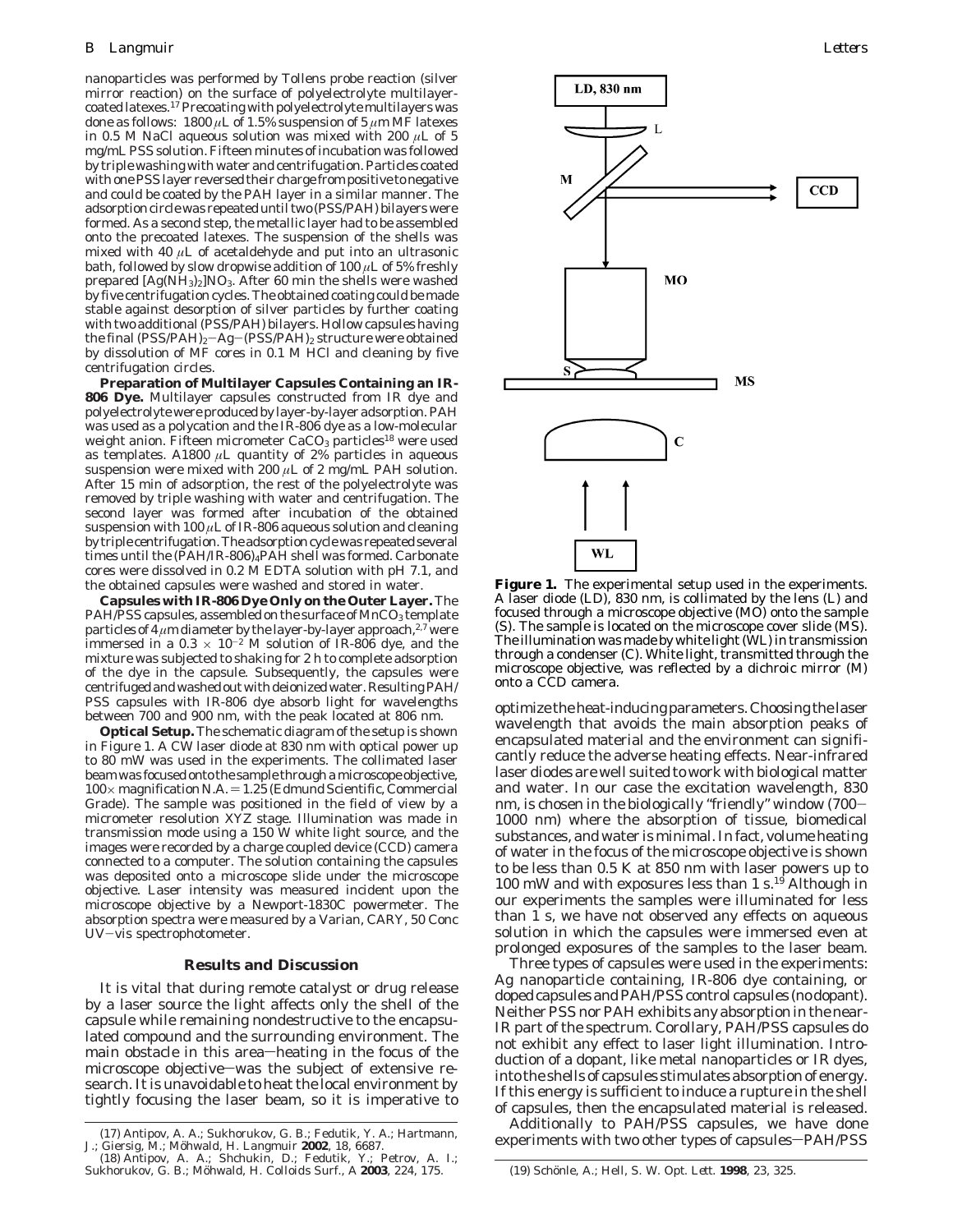

**Figure 2.** (a) Absorption spectra of Ag nanoparticles and IR-806 dye. (b) Chemical formula of IR-806 dye.

capsules containing Ag nanoparticles and PAH/PSS capsules with IR-806 dye. The absorption spectra of Ag nanoparticles and IR-806 dye, normalized to their respective peaks, and the chemical structure of IR-806 are shown in parts a and b of Figure 2, respectively. The absorption spectra of capsules are difficult to measure due to strong scattering, so the spectra were obtained in solutions. The absorption spectrum of Ag nanoparticles was measured in a colloidal solution obtained by photoreduction of  $AgNO<sub>3</sub>$ in the presence of PSS; it is consistent with the earlier work.<sup>20</sup> The size distribution of the Ag nanoparticles, as revealed by transmission electron microscopy (TEM) imaging, was the same as that obtained on capsules. The absorption specturm of IR-806 dye was obtained in the solution. Absorption bands of silver sols in the 380-<sup>500</sup> nm range are attributed to a collective oscillation of the electron gas in the particles of nanometer scale (∼8 nm, plasmon absorption).<sup>21</sup> The wavelength of plasmon absorption bands for silver nanoparticles shifts to the red side of the spectrum and, further, to the near-IR region with the increasing particle size.<sup>22</sup> Ag nanoparticles serve as absorbing centers in the shells of capsules as shown in Figure 3a, which presents TEM images. It can be seen from this figure that the Ag nanoparticles are distributed throughout the shell of the capsules. Figure 3b shows a magnified section of the capsule with silver nanoparticles on its surface. Since there was no response of PAH/PSS capsules to laser light, one can conclude that energy of the laser beam is absorbed and accumulated on nanoparticles, locally heating them and inducing the rupture in the shell. This effect is similar to that observed in destruction of tumor cells containing Au nanoparticles by illuminating them with an intense laser pulse.<sup>16</sup> There is, however, an important distinction between these two systems. In our case the laser wavelength, 830 nm, is located away from the main absorption peak of silver∼400

nm, while the 532 nm wavelength of the pulsed laser is located within the absorption peak of Au at 520 nm.16

We have observed the following effects: cutting through, deformation, and ablative destruction of a capsule for both Ag nanoparticle and IR-dye-doped capsules. Each of these phenomena depends on the intensity of laser light. Intensities up to 25 mW resulted in cutting through and deforming silver-nanoparticle-doped capsules. Figure 4 shows the opening of the capsule by interaction with the laser beam. It can be seen from this figure that initially, Figure 4a, the capsule is intact. The capsules shown in the background allow one to compare the location of the capsule during the experiments. Figure 4b shows the capsule, still intact, at the beginning of laser illumination together with the laser beam. In panels b and c of Figure 4 the laser beam is seen reflected from the interface of the microscope slide and the aqueous solution. The double reflection images correspond to reflection from both sides of the dichroic mirror. The snapshot in Figure 4c was taken before the laser exposure was closed. One could clearly see from Figure 4c that part of the capsule was cut and some of its pieces are shown on the left-hand side of this picture. The capsule is shown cut or opened up in Figure 4d. After the interaction with the laser, all parts of capsules appeared dark in the transmission microscope. This indicates that most Ag nanoparticles stay on the ruptured polyelectrolyte shells. The process described above can be employed for the remote release of any encapsulated material. When the laser intensity was increased above 70 mW, one could ablate the capsule or even a group of capsules resulting in its destruction.

In addition to the testing of Ag nanoparticle containing capsules, experiments were conducted with IR-806-dyedoped capsules prepared by two different methods. In the first case multilayers of dye were deposited between the layers of PAH/PSS. Because of the multilayer composition of the shells, the capsules appeared dark in transmission microscopy and behaved similar to the Ag-nanoparticledoped capsules. In the second case IR dye was adsorbed only on the outer layer and the capsules appeared semitransparent with a green color. Despite the fact that the wavelength of the laser diode is located inside the absorption band of the IR-806 dye, the intensity required to activate these capsules, 60 mW, was higher than that necessary for the capsules with silver nanoparticles. This is attributed to adsorption of dye molecules only on the outer layer since the capsules comprised of multilayers of the same IR-806 dye required similar intensities compared to those for silver-containing capsules. In the center of Figure 5a the capsule with IR-806 dye adsorbed on the outer layer is shown before the interaction with laser light. It can be seen from this figure that the capsule under the arrow appears circular. The same capsule is shown deformed after exposure to the laser beam with intensity of 60 mW, Figure 5b. The capsules shown above the targeted capsule (with arrow) were pushed away from the field of view during laser light illumination<sup>12,13</sup> and, therefore, they do not appear in Figure 5b.

The direct comparison of capsules with Ag nanoparticles and IR dye is complicated since they represent two fundamentally different systems in regard to their interaction with light. The effect observed for Ag-nanoparticle-doped capsules stems from direct local heating of nanoparticles,<sup>16</sup> while in the case of IR-dye-doped capsules it is the electronic-vibronic-phonon energy conversion<sup>23</sup>

<sup>(20)</sup> Kreibig, U.; Vollmer, M. In *Optical Properties of Metal Clusters*; that induces heating which leads to the rupture of the Springer-Verlag: Berlin, 1995.

<sup>(21)</sup> Henglein, A.; Linnert, T.; Mulvaney, P. *Ber. Bunsen-Ges.* **1990**, *94*, 1457.

<sup>(22)</sup> Murphy, C. J.; Jana, N. R. *Adv. Mater.* **2002**, *14*, 80.

<sup>(23)</sup> Sisk, N.; Kang, K.-S.; Raja, M. A.; Farahi, F. *Int. J. Optoelectron.* **1995**, *10*, 95.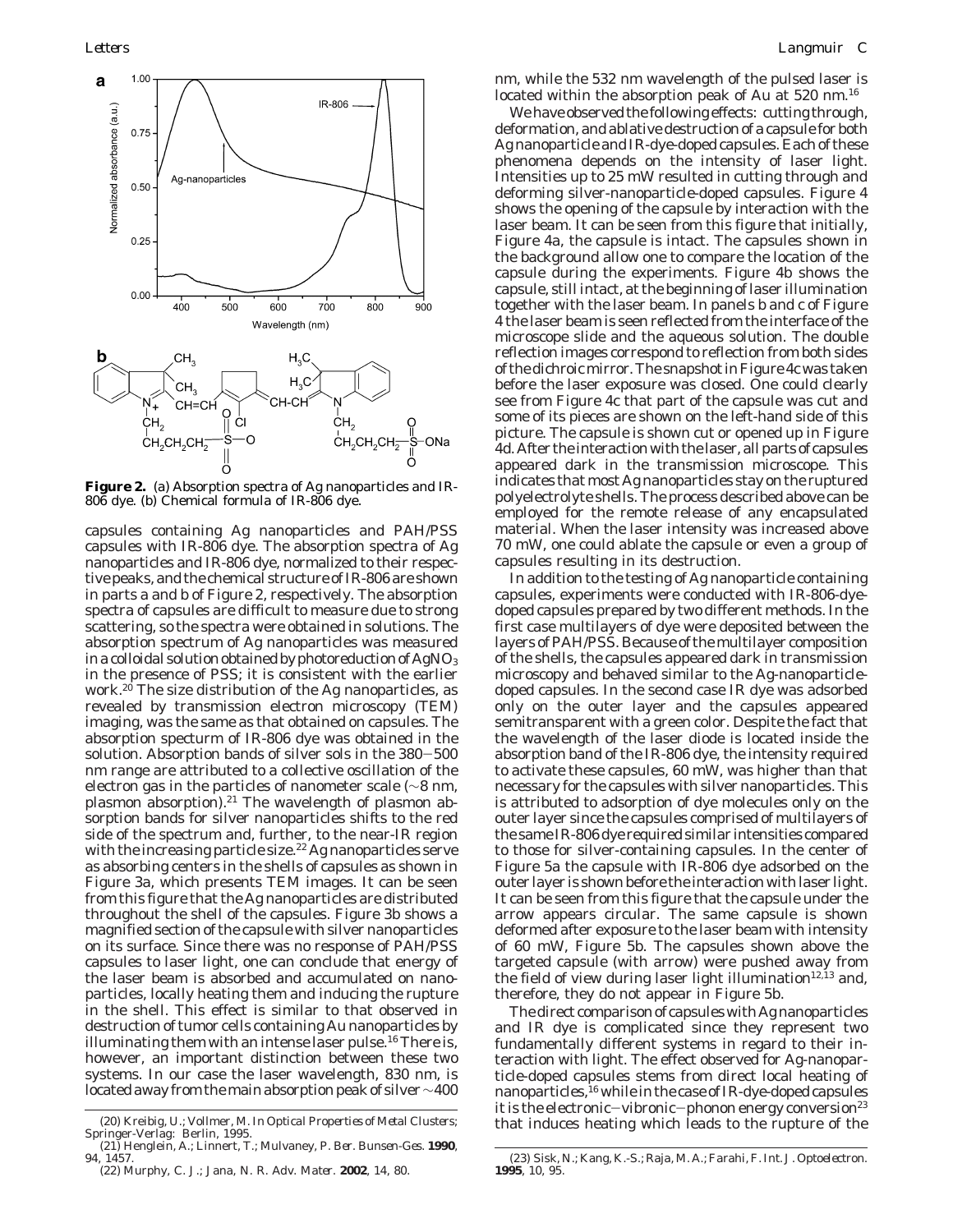

**Figure 3.** TEM images of the shell of the capsule with Ag-nanoparticles: (a) whole capsule and (b) a section with larger magnification.



**Figure 4.** The Ag-nanoparticle-doped capsule is intact before the interaction (a), during the initial illumination (b), later on during the exposure (c), and after the interaction (d) with the laser beam of 25 mW. Location and morphological shape of other capsules that were not exposed to laser are shown unchanged.

shells. We note that by choosing appropriate nanoparticles and adjusting their size, one can control their absorption properties thus regulating their response to laser irradiation. In the case of IR-dye-doped capsules, the most important parameters that govern their interaction with light are the location of the absorption peak relative to

the laser wavelength and the composition of the shells of the capsules, i.e., multilayers versus single layers.

In conclusion, we have shown the feasibility of the novel method for remote release from Ag nanoparticles or IRdye-doped polyelectrolyte capsules induced by laser light irradiation. Comparison with PAH/PSS capsules that